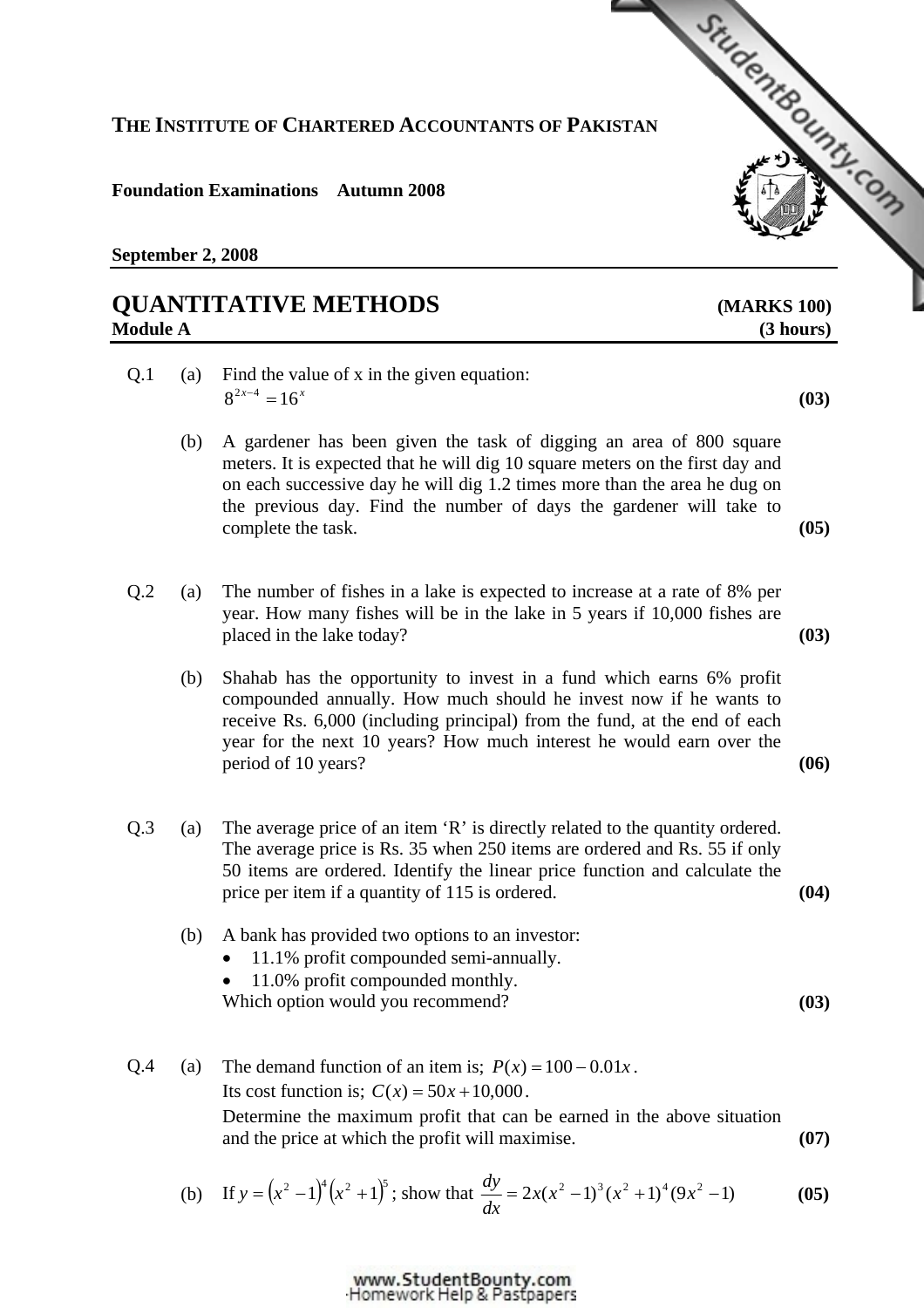(2) (a) Sketch the feasible region and identify the redund[ant constraint from the](http://www.studentbounty.com/)  $\frac{dP_{\text{max}}}{dP_{\text{max}}}$ following set of inequalities:

 $x + y \leq 6$  $5x + 3y \le 15$  $x \leq 2$  $x, y \ge 0$  (05)

(b) Solve the following system of equations by matrix **inversion** method:

- $2x y + 3z = 7$  $x + 3y - z = 8$  $x + y - 4z = 1$  (09)
- Q.6 (a) Following are the ages of nine employees of an insurance company: 47, 28, 39, 51, 33, 37, 59, 24, 33
	- (i) Find the values of the first and the third quartile.
	- (ii) Calculate the quartile deviation. **(03)**
	- (b) The mean annual salary of all employees in a company is Rs. 150,000. The mean annual salary of male and female employees is Rs. 162,000 and Rs. 102,000 respectively. Find the percentage of male and female employees in the company. **(05)**
- Q.7 (a) If two fair dice are rolled together, which of the following is more likely:
	- Getting a total of 7 or more.
	- Getting a total of 7 or less. **(05)**
	- (b) In a group of 12 international referees, there are three from Africa, four from Asia and five from Europe. To officiate at a tournament, three referees are chosen at random from the group. Find the probability that:
		- (i) A referee is chosen from each Continent.
		- (ii) Two referees are chosen from Asia.
		- (iii) All the three referees are chosen from the same Continent. **(07)**
- Q.8 The data in the following table shows the monthly maintenance cost and the ages of nine similar machines operating in a factory:

| Machine              |    | ⋍  | ~  |    | ັ  |    |          | O   |    |
|----------------------|----|----|----|----|----|----|----------|-----|----|
| Age (in months)      | ັ  |    | ⊥ັ | ∠∪ | 30 | ЭU | 2C<br>υc | JU. | 50 |
| Cost ( $Rs in 000$ ) | 19 | 24 | ر_ | υc | ◡▴ |    | 30       | ЭU  | ບປ |

(a) Find the least square regression line of maintenance cost on age. **(06)**

(b) Describe the apparent relationship between maintenance cost and age. **(01)**

(c) Find the coefficient of correlation and interpret your result. **(04)**

(2)

www.StudentBounty.com Homework Help & Pastpapers